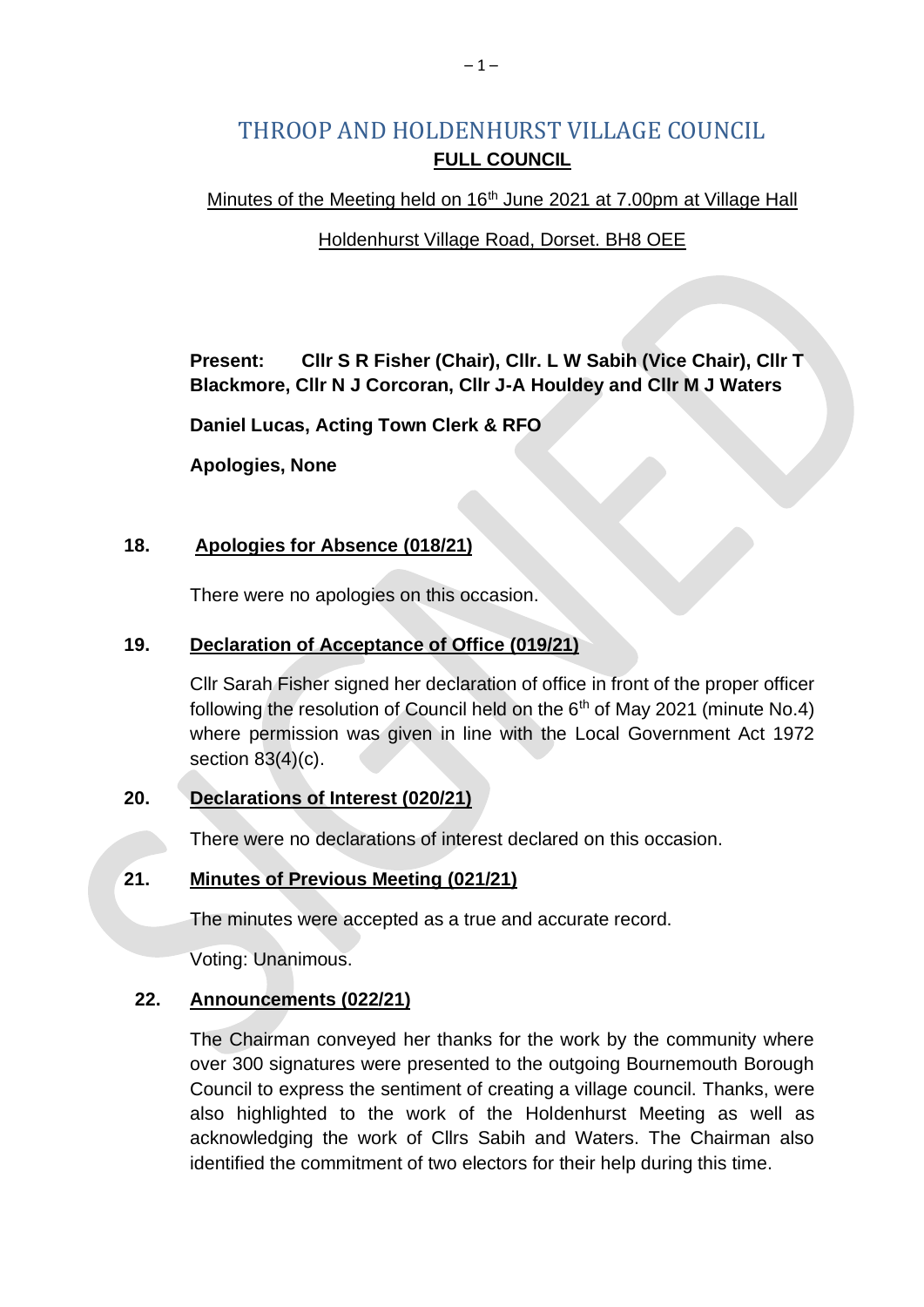A special thanks was conveyed by the Chairman to Cllr Waters for the preparation of the budget during the shadow council transition stage and his liaison work with the Shadow BCP Council at the time.

Thanks, was also conveyed for the Acting Village Clerk.

The Chairman concluded by stating that the Council was looking forward to working with the village and its community.

#### **23. Public Participation (023/21)**

There were no members of the public who wished to speak on this occasion.

#### **24. Public Questions (024/21)**

There were no public questions on this occasion.

#### **25. Councillor Questions (025/21)**

There were no questions from councillors on this occasion.

Voting: Unanimous.

### **26. Planning Applications (026/21)**

Members were asked to consider the applications listed below and to comment:

#### **Application: [7-2021-7824-C](https://planning.bournemouth.gov.uk/plandisp.aspx?recno=102223) Hicks Farm Throop Road and land East of Lavender Road and Taylor Drive Bournemouth**

Change of use to Suitable Alternative Natural Greenspace (SANG) together with the formation of an associated car park. Access and infrastructure - Regulation 3 (Revised Application)

Cllr Houldey opened the debate and stated that the revised scheme did not overcome the original objections. She explained that she felt the movement of the car park and the addition of the banking/bund did not overcome the objections.

Cllr Blackmore agreed, and he felt that the Council should support the sentiment of the objections conveyed by the public in the response to the application.

Cllr Houldey then read out the decision notice dated  $10<sup>th</sup>$  December 2020 and refusal to the original application. Cllr Blackmore assisted here and read out the salient reasons of refusal to the original application.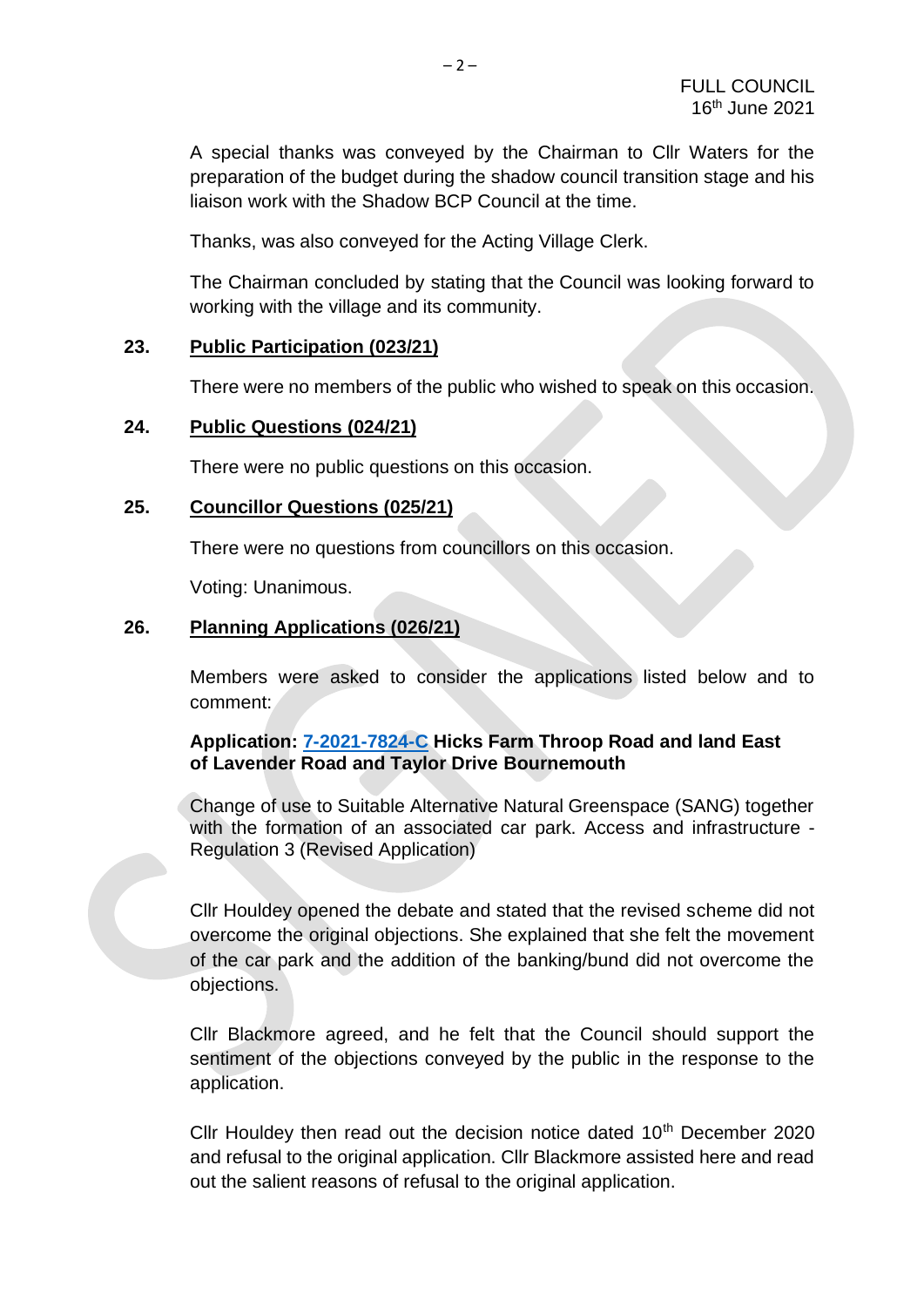Cllr Waters stated that he was not convinced that the bulk of the objections seen on the Local Planning Authority's website portal will carry much weight. However, he was not swayed by the lack of rigour in investigating alternative sites and locations for this SANG. He stressed that as a new council it must address the planning issues in a clear way.

Cllr Houldey felt that this was part of a jigsaw of more things coming to the Throop and Holdenhurst communities.

The Chairman strongly stated that just because of the Winter Gardens scheme had been granted planning permission it should not follow that the current SANG proposal should be granted as a matter of course.

A question from the public interrupted the debate at this stage. The elector questioned that Bournemouth Borough Council does not exist anymore so queried why the proposal could not be located elsewhere.

Cllr Houldey explained that the Canford SANG had been agreed but the site involves monetary issues. At this stage the Chairman conveyed her worry in this regard.

A second intervention was then received from a different member of the public. The elector stated that in at least four areas the SANG proposal did not meet the guidelines required to be considered a SANG.

Cllr Sabih felt that the Council should endorse the original reasons for refusal as the current revised application did not overcome these objections. He summarised the reasons being Green Belt concerns and it is impacting upon the openness of the Green Belt, the harm to the Conservation Area, the design amendments not being enough to overcome the harm here to amenity and the impact of the scheme being detrimental to achieving sustainable travel objectives. He felt the Council should raise objection based upon the original reasons for refusal. Cllr Sabih also acknowledged the impact of the scheme on the environment and that he felt there was a lack of rigour in assessing the impacts of the scheme upon protected species and the impacts of the scheme on the environment as a whole. He MOVED that the Council raise objection based upon the original reasons for refusal as well as stressing concerns about the lack of rigour of the environmental aspects of the application before the Local Planning Authority.

Cllr Corcoran SECONDED this proposition stating that he was not convinced much had been done to outweigh the original objections. He also felt that commenting on the environmental aspects was a good approach here to capture the sentiments of the public.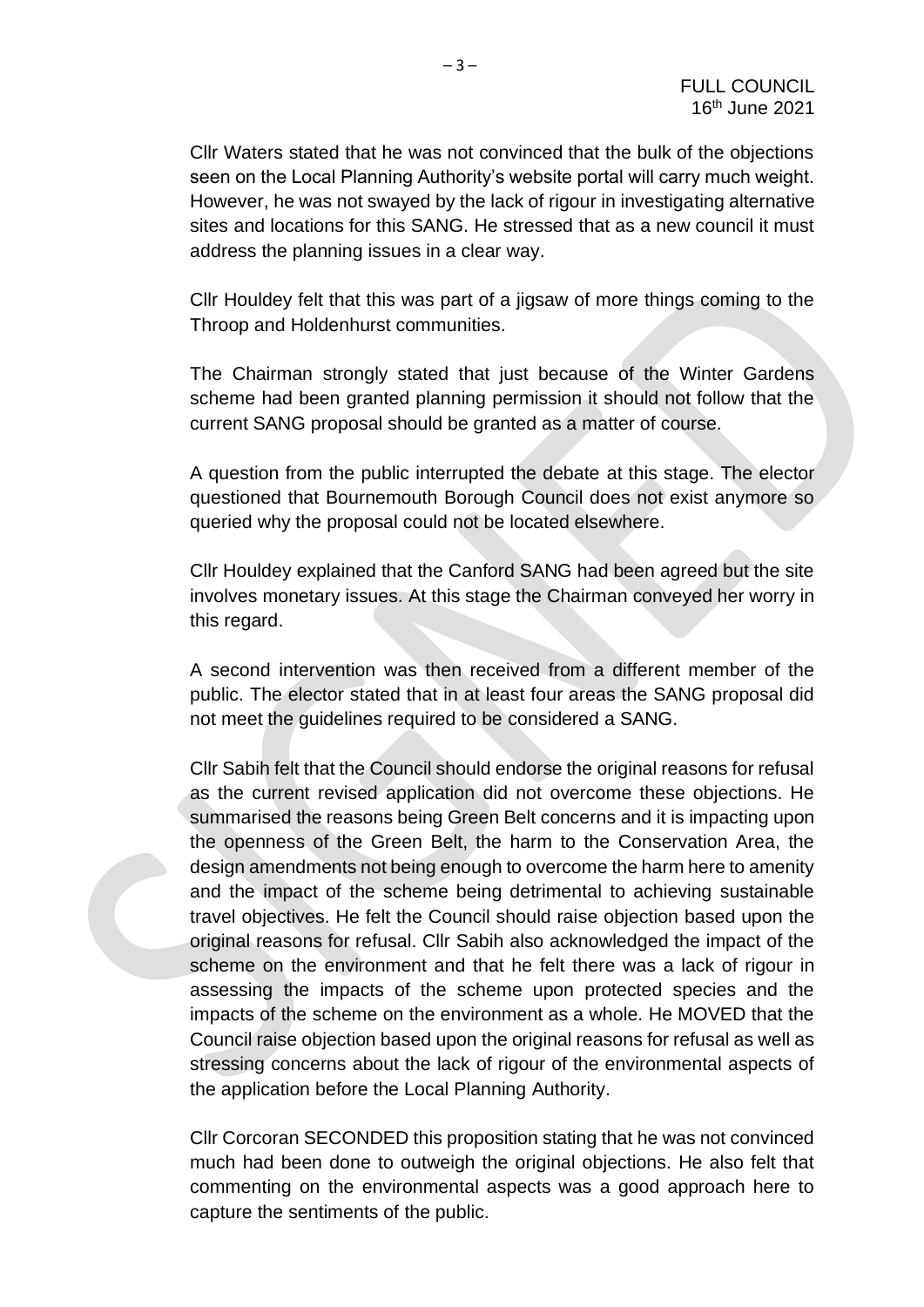The Village Clerk stressed that given the detail of the motion here and that the exact wording would be difficult to capture in session he asked the proposer and seconder if they were happy to accept that the response be delegated to the Village Clerk in consultation with the Chairman. Cllr Sabih and Corcoran were content with this approach.

The motion was then put to the vote.

Voting: Unanimous.

**RESOLVED: That the Village Council raise objection to the scheme based upon the original reasons for refusal as outlined in application 7-2019-7824-B and that the Village Council expresses its concern relating to the environmental impacts of the scheme and DELEGATES to the Village Clerk in consultation with the Chairman to write to the Local Planning Authority raising objection upon this basis.** 

### **27. BCP Council Consultations: Transforming Travel – Transforming Cities Fund (TCF) Programme (027/21)**

The Council considered the BCP Consultation document relating to the Merley, Poole to/from Christchurch travel corridor. Councillors' observations upon that section dealing with proposals for Castle Lane West- Parley Lane.

Cllr Houldey conveyed that it was not a safe route along Broadway Lane.

An elector at this stage stated that people do use the path and seemed to be scared of being run over by cars.

The Chairman added that the lane is used for school-runs and funerals, so it is busy.

Cllr Houldey felt there were strong ecological arguments which were still relevant given the amount of infrastructure any improvements will bring to this area of countryside. She felt it would overall be detrimental to the countryside at this location. She also explained that comments from Hurn Parish Council have also been received.

Cllr Sabih stated that it cannot be closed down as he felt people want more access to our countryside and open spaces for recreation, leisure, and transport purposes. He stated that perhaps a compromise was the best approach here where sections of busy use can be well-managed for example, sections were pedestrians and cyclists come into conflict. He stated that the countryside was a huge asset and that it should be preserved for exercise rather than it being endorsed as an attraction per se.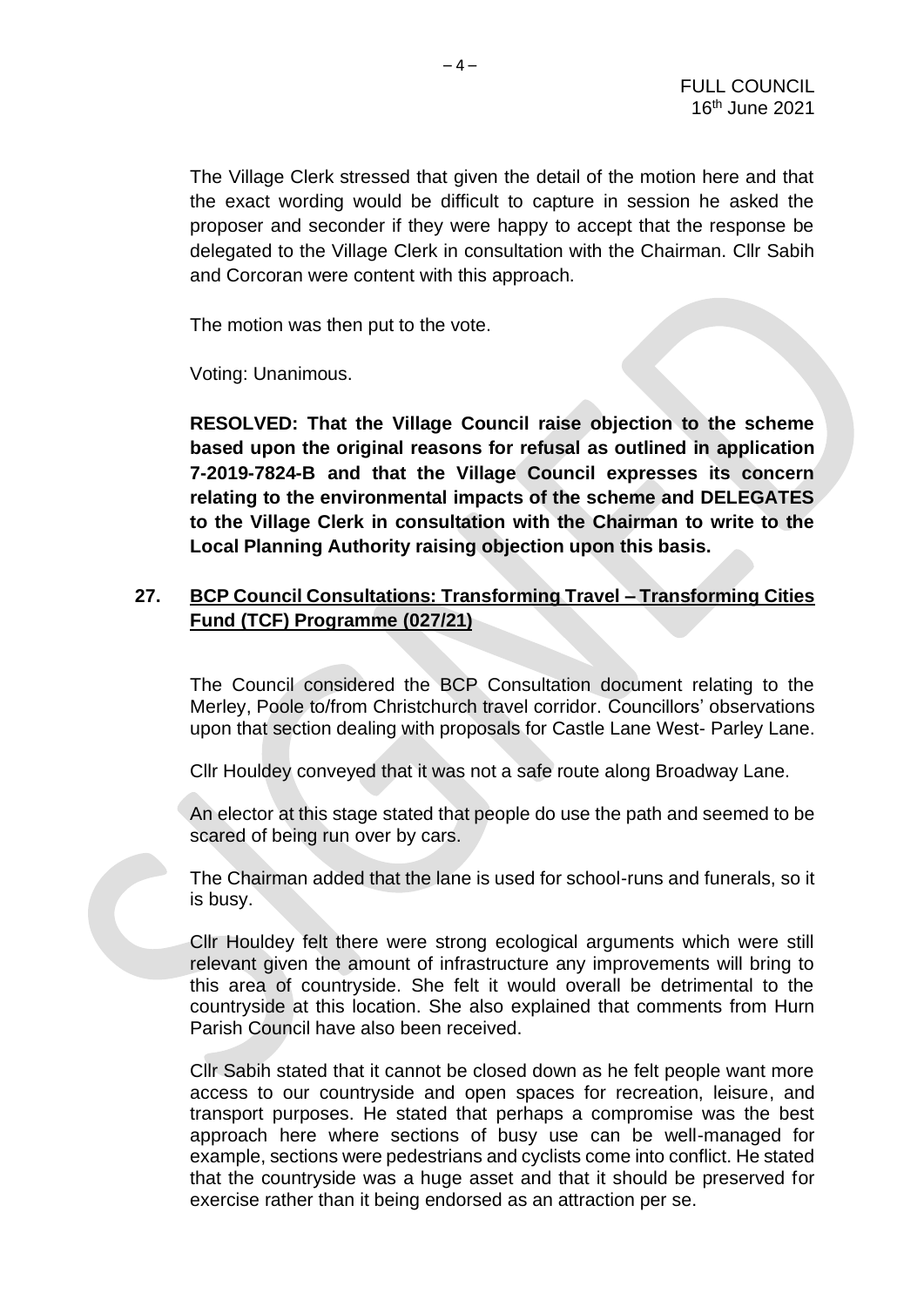Cllr Corcoran had no real problem with what was being proposed in the consultation, but he did explain that it does become a problem when pedestrians and cyclists come into conflict. The inter-mingling between these two users was a safety issue. Overall, he felt that the proposal seems to make it safer to have designated places for cyclists and pedestrians to use, especially at pinch points along the routing.

Cllr Storrs raised the query that it would seem possible to build in the design zones for cyclists to dismount when approaching points of conflict at speed.

Cllr Houldey felt that cyclists should be asked to use the road bridge at Wessex Water as this seemed more sensible.

The Chairman also echoed the sentiments of other councillors especially concerning the speed of cyclists.

Cllr Waters explained that in his view having decent pathways is of benefit to the wider appeal of the countryside. He stated that it is difficult to stand in the way of progress here and felt that it was better to deal with the issues through proper design, regulation, and management. He agreed however, that Berry Hill Bridge/Lane seemed a better alternative in terms of routing.

An elector at this stage stated that Berry Hill Lane/Way, if possible, would be a better solution.

Cllr Houldey MOVED that the Council should send a narrative response neither supporting nor objecting to the proposals. She felt the response should capture the points that the council is in favour of cycling and roaming, that pinch points between cyclists and pedestrians should be safer by design and consider dismount zones, that an alternative river crossing at Berry Hill Bridge be explored and considered, but all the while highlighting the sensitivities of the countryside here so that it is the less intrusive route/design.

Cllr Blackmore SECONDED the proposition.

The Village Clerk explained if the proposer and seconder were happy for the response to be delegated to the Clerk in consultation with the Chairman. Both the proposer and seconder agreed.

Voting: 5 in favour. 2 Against.

**RESOLVED: That the Council responds to the BCP Council consultation by writing a narrative response endorsing the points conveyed and DELEGATES to the Village Clerk in consultation with the Chairman to write a narrative response echoing the points conveyed.** 

#### **28. New Model Code of Conduct (028/21)**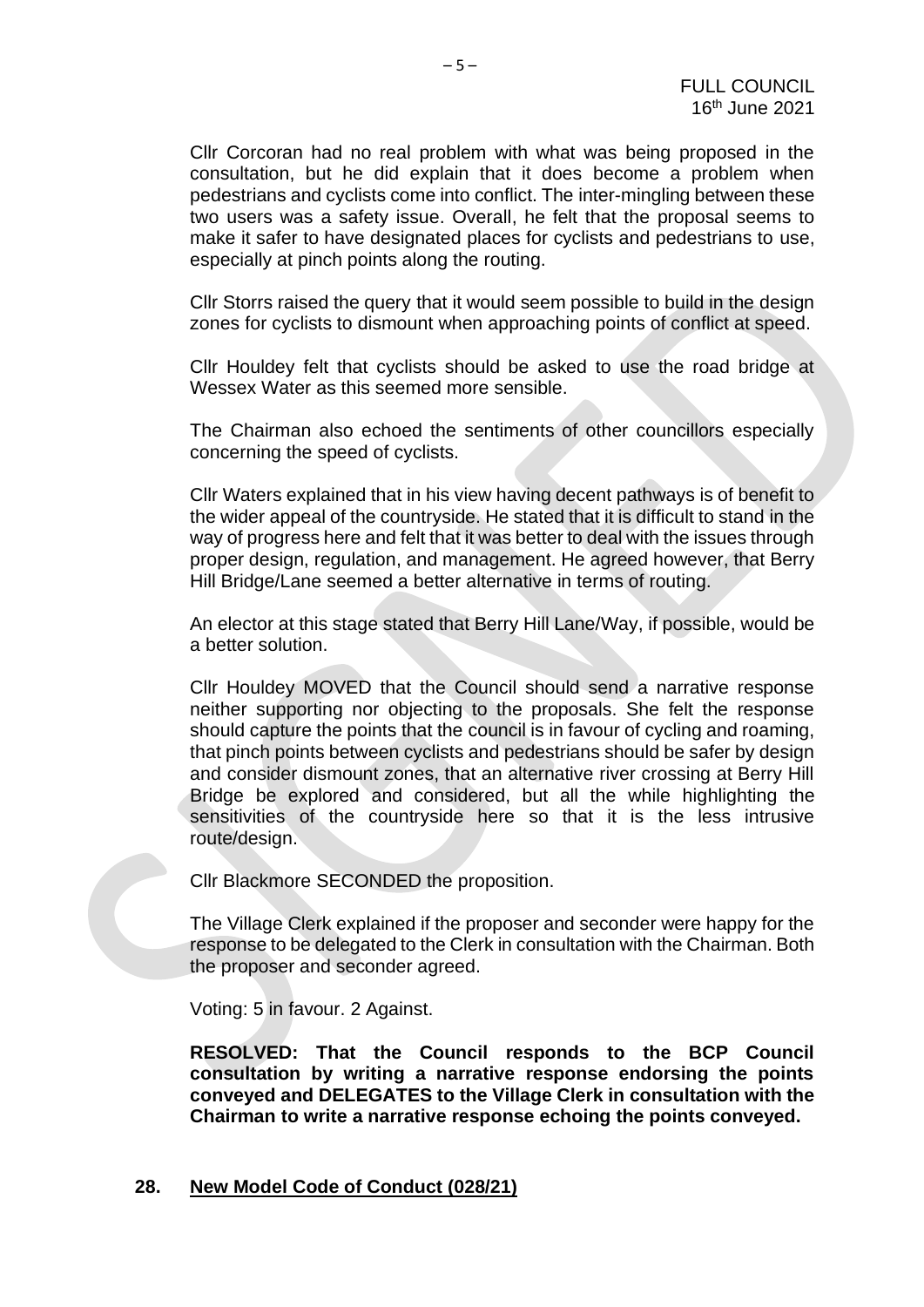The Acting Village Clerk explained Members have adopted previously the recommended sector specific Code of Conduct (National Association of Local Councils). The Local Government Association has released a revised Code of Conduct which has been adopted by BCP Council. The Dorset Association of Parish and Town Councils recommend that parishes look at also adopting this new Code. The LGA Code of Conduct appears at Appendix 2 to the minute book.

He recommended that Throop and Holdenhurst adopts the Local Government Association Model Code of Conduct 2020 replacing the previously adopted NALC Code of Conduct.

It was PROPOSED by Cllr Waters to adopt the LGA Model Code of Conduct 2020.

Cllr Blackmore SECONDED the proposition.

Voting: Unanimous.

### **RESOLVED: The LGA Model Code of Conduct 2020 was adopted.**

#### **29. Insurance Provision (029/21)**

Members were provided with two quotations for insurance provision which appear as Appendix 3 to the minute book. The quotations came from Came & Company and Zurich. The Town Clerk highlighted the budget for insurance provision being Allotment Insurance £500 and Property, Public Liability Insurance £250.

Members considered the quotations, and it was PROPOSED by Cllr Sabih to incept a policy with Zurich. This was SECONDED by Cllr Corcoran.

Voting: Unanimous

**RESOLVED: That the Council DELEGATES to the Village Clerk to accept the quotation from Zurich for insurance provision for the allotments, property, public liability on the basis that the Council shall pay: £709.07 (inclusive of any insurance premium tax) for the policy term 5/7/2021 to 4/7/2021.**

### **30. Website Design and Construction (030/21)**

The Clerk reported that he had investigated website provision with a sector specific website provider (Aubergine 262 Ltd) to provide website design and IT infrastructure for the Council going forwards. The details of the quotation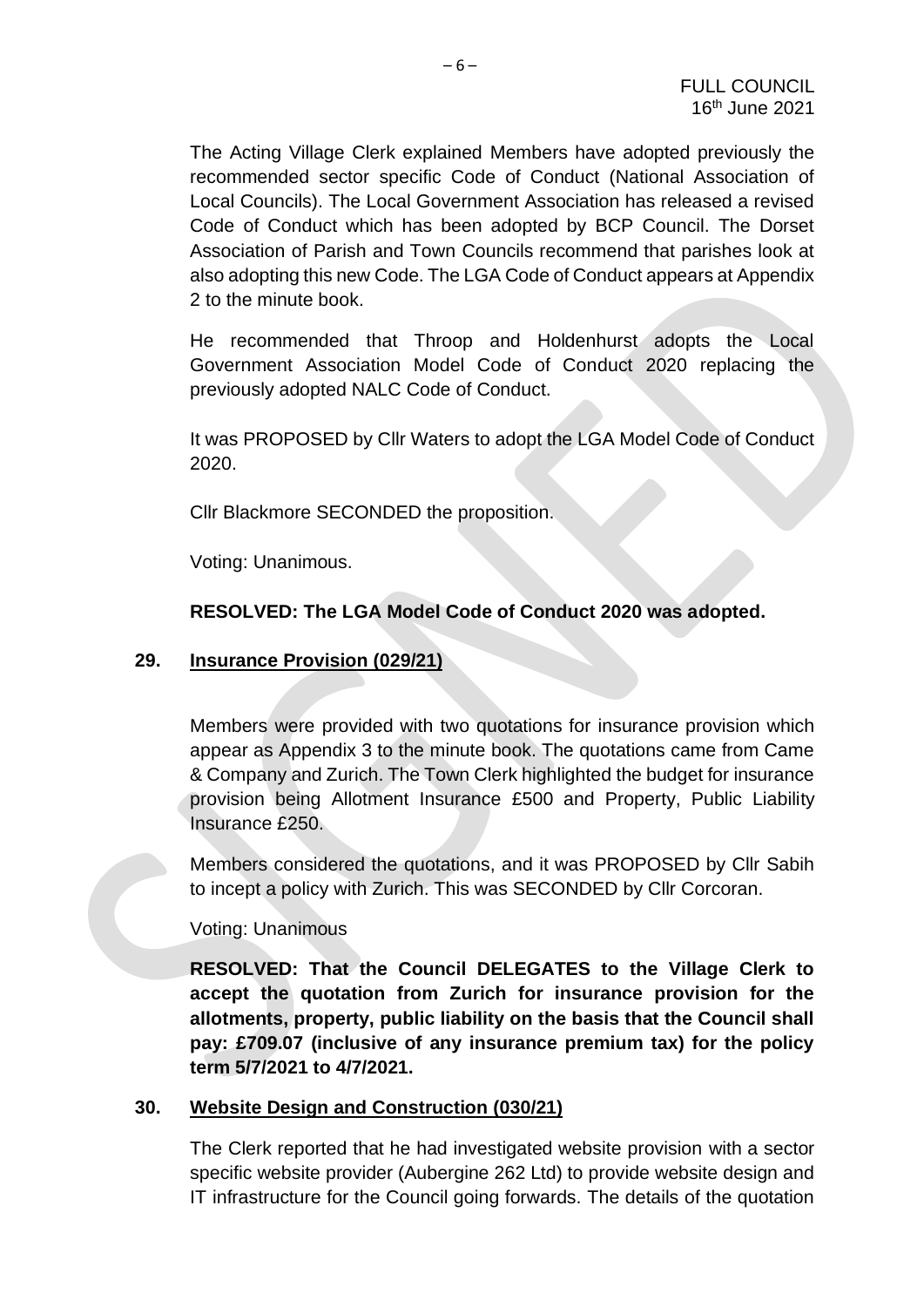provided appear at Appendix 4 to the minute book. The Clerk summarised the quotation:

Basic set up & year 1 consists of:

1) One-off set up: £700 + VAT (SLCC member discount)

2) Annual SSL-protected hosting & basic support (2 hours support annually): £199 + VAT pa

3) Quarterly WCAG compliance website monitoring scan & reports: £299 + VAT pa

4) Registration of .gov.uk domain £100 + VAT pa

5) Set up of MS O365 email service (9x accounts)

£290 + VAT (email mailbox service paid directly to Microsoft and is charged at £4 per mailbox, per month).

6) Set up of MS Office and cloud storage for clerk based on 3 hours IT remote support £210 + VAT + monthly subscription fee paid directly to Microsoft at £9.40 + VAT per month, per user.

Total fees for year one: £1798 + VAT + monthly subscription fees for **Microsoft** 

The Clerk also explained that optional extras and enhanced functionality could also be added and "bolted-on" to the website provision and that the Village Council budget allowed for £2000 for the "one-off" cost of website purchase and design.

It was PROPOSED by Cllr Houldey that the Council agree to commission aubergine for website and email construction based on the quotation provided. This was SECONDED by Cllr Corcoran.

Voting: Unanimous

**RESOLVED: That the Council agrees to the quotation provided as appears in the minute book at Appendix 4 for Aubergine 262 Ltd to design and provide a Village Council website and email accounts and that it DELEGATES to the Village Clerk to agree the sum of £1798 +VAT with Aubergine 262 Ltd accordingly.** 

### **31. Queen's Trees (031/21)**

The Village Clerk updated Members about possibly marking this occasion. He explained *[The Queen's Green Canopy](https://queensgreencanopy.org/)* (QGC) is a tree planting initiative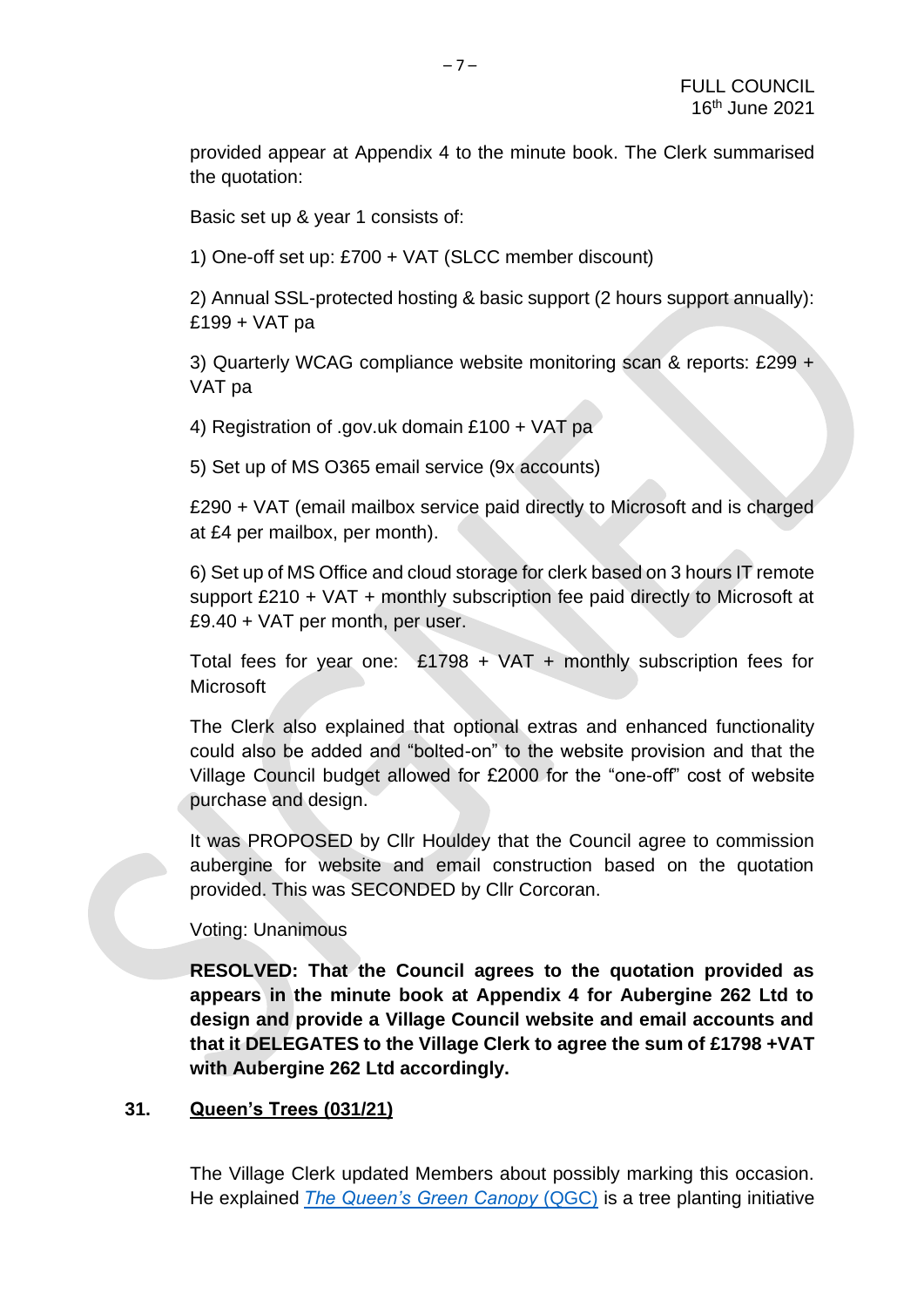to mark Her Majesty's Platinum Jubilee in 2022. In anticipation of the tree planting season (October-March) Members' attention was drawn to whether the Village Council should apply to the Woodland Trust and order sapling trees:

#### <https://www.woodlandtrust.org.uk/plant-trees/schools-and-communities/>

The Clerk explained site shall have to be identified and a day set-aside in the tree-planting season to bring together families, volunteers or associations to assist in the initiative. At this stage however the Clerk was canvassing for an "in principle" decision where Members were simply asked whether the Council wishes to progress with the scheme and to 'ear-mark' a potential site where sapling trees could be planted. The Clerk stressed future Council meetings shall deal with the planning of a community day or similar if Members were so minded.

Cllr Waters explained we would need to consider details such as landownership and possible consents with BCP Council.

Cllr Houldey Conveyed the same sentiments however expressed it seemed a good initiative.

Cllr Waters PROPOSED that the Council should re-visit this and that it should be brought back to Council with further detail. Cllr Sabih SECONDED the proposal.

#### Voting: Unanimous

**RESOLVED: That the issue of the Queen's Trees commemorative event be brought back to Council with further detail.**

# **32. Social Media Policy (032/21)**

The Village Clerk reported that Members were keen to engage with the community. He presented to Council a Social Media Policy for Members which appears at Appendix 5 to the minute book to consider and adapt and change according to their needs. The Clerk commented that this policy will direct any online engagements and Members were reminded that the Code of Conduct applies to online presence when acting in the capacity as a councillor.

Cllr Houldey thanked the clerk for preparing this and PROPOSED that the Council adopts the policy as set-out. Cllr Corcoran SECONDED the proposal.

Voting: Unanimous.